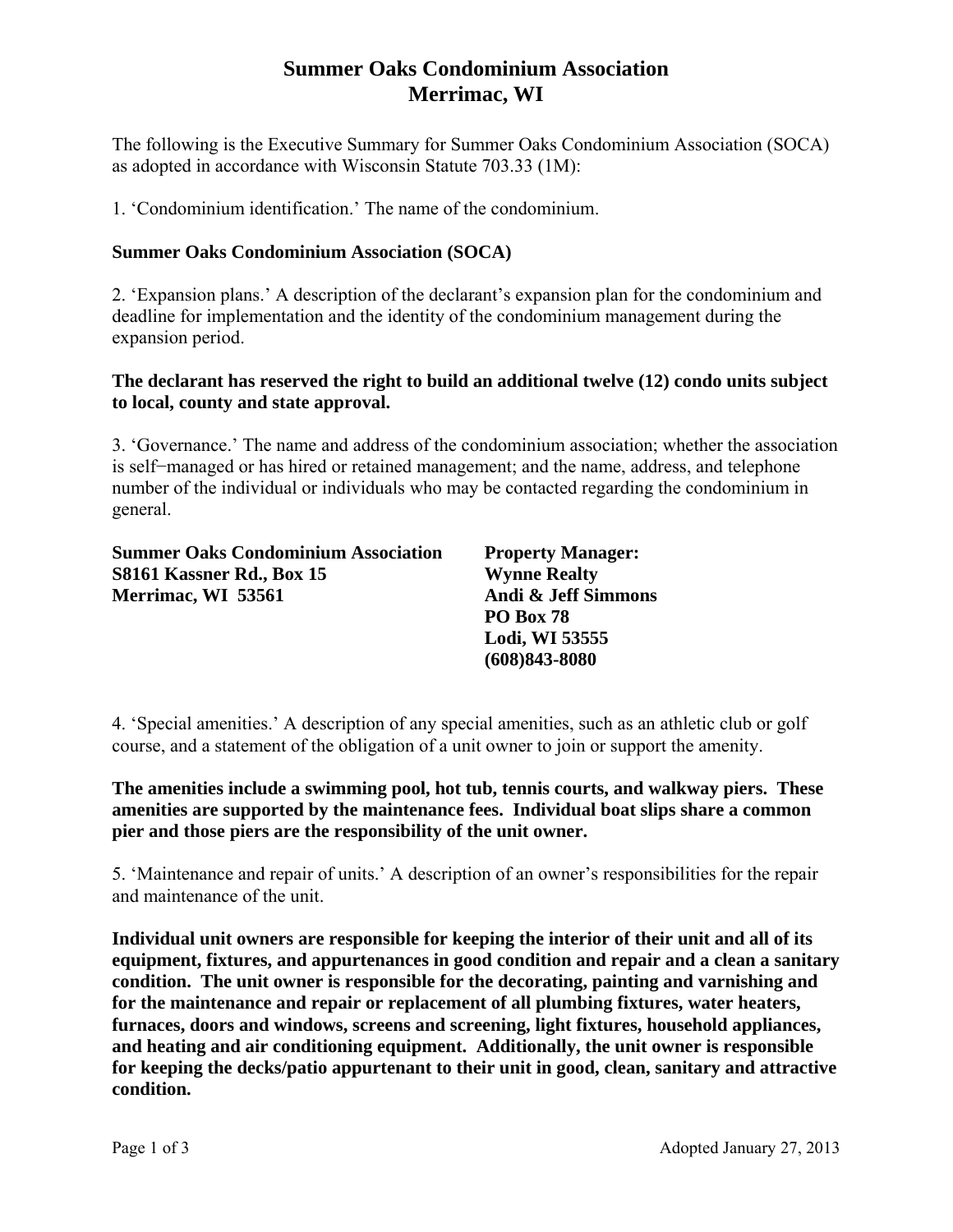# **Summer Oaks Condominium Association Merrimac, WI**

6. 'Maintenance, repair, and replacement of common elements.' The identity of the person responsible for the maintenance, repair, and replacement of common elements and limited common elements and whether repairs or replacements will be funded from unit owner assessments, reserve funds, or both.

**The property manager, under the direction of the SOCA Board of Directors, is responsible for contracting the repair and replacement of common and limited elements. The repairs are funded from unit owner assessments and reserve funds as deemed necessary.** 

7. 'Rental of units.' Whether unit owners may rent their units and any restrictions on rentals.

### **Unit owners may rent out their units and shall provide the name and contact information of the tenant to the Association through its property manager.**

8. 'Unit alterations.' A description of any rules, restrictions, or procedures governing a unit owner's authority to alter the unitor use or enclose limited common elements.

### **Unit owners are prohibited from making structural alterations without first obtaining the written consent of the Association. A unit owner shall not be permitted to make any alteration that would affect the structural integrity of the building.**

9. 'Parking.' A description of the availability, restrictions, and costs of parking.

**Parking is available for each unit. No vehicle may be stored on the property in an inoperable condition. All vehicles shall have current registration plates. No recreational vehicles, including boats, trailers, snowmobiles, motor homes, all-terrain vehicles, etc., may be stored on condominium property for more than 9 days without moving it.** 

10. 'Pets.' A description of rules relating to unit owners' pets.

**Pets are permitted in Summer Oaks Condominium, but shall be subject to substantial restrictions:** 

- **a. All pets must be kept inside the owner's unit. No pet may be tied up or kenneled in the common or limited common areas. Pets, when taken outside the unit, must be kept on a hand-held leash.**
- **b. Pets may not be left unattended in the owner's unit.**
- **c. Unit Owners shall be required to prevent their pets from creating unreasonable noise disturbances.**
- **d. The Unit Owner shall be required to immediately pick up and properly dispose of all pet excrement from the common or limited common areas.**
- **e. The Unit Owner shall be liable for any damage or inconvenience caused by his pets.**
- **f. The following breeds of dogs are prohibited from the property at all times: Akita, Chow, Pit Bull aka Staffordshire Terrier, Presa Canario, Rottweiler,**